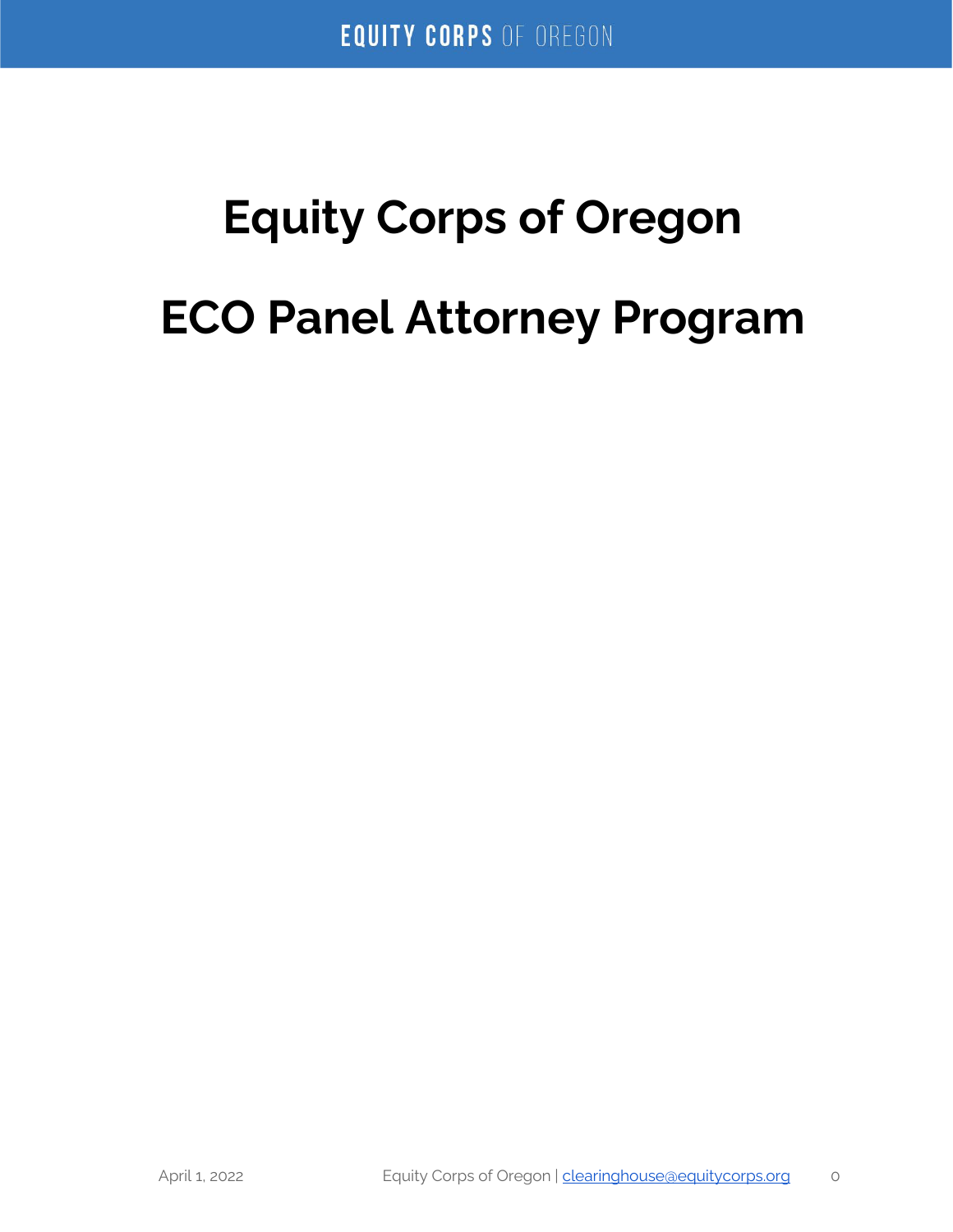# **ECO Panel Attorney Program Full & Limited-Scope Legal Services**

**SUMMARY -** Equity Corps of Oregon is a universal representation program that supports eligible Oregonians in defending against an unjust or unfair deportation or defeating a civic exclusion on account of immigration status. Innovation Law Lab will engage panel attorneys to provide full scope and limited scope immigration services for those experiencing a civic exclusion or threat of deportation on account of immigration status.

#### **PART 1. OVERVIEW**

Equity Corps of Oregon's objective is to provide universal representation, which protects our communities by making sure that no individual faces the risk of deportation or exclusion without legal consultation and representation. Equity Corps ultimately aims to end unjust and unfair deportations and civic exclusions by providing access to an attorney and support services for every eligible Oregonian at risk of removal or civic exclusion on account of immigration status.

Equity Corps has established an Attorney Panel to represent persons eligible for services and who are not otherwise represented by the program. Panel attorneys will be engaged to provide full-scope or limited-scope representation to individuals with immigration cases in order to achieve this goal.

#### **PART 2. ELIGIBILITY**

In order to be eligible to receive an engagement, an attorney must meet the following criteria:

- be in good standing with all relevant bar associations, including the Oregon State Bar or a state bar within the United States, and is registered to practice before the immigration courts. Any prior discipline, including monetary sanctions, is not automatically disqualifying but must be explained to the satisfaction of Innovation Law Lab.
- has and can show proof of malpractice insurance covering at least \$300,000 per claim through the Professional Liability Fund (PLF) or another similar malpractice insurance.
- possesses sufficient knowledge and experience in immigration court matters, with hands-on experience in matters at hearings, including bond hearings, master hearings, motions practice, and merits hearings.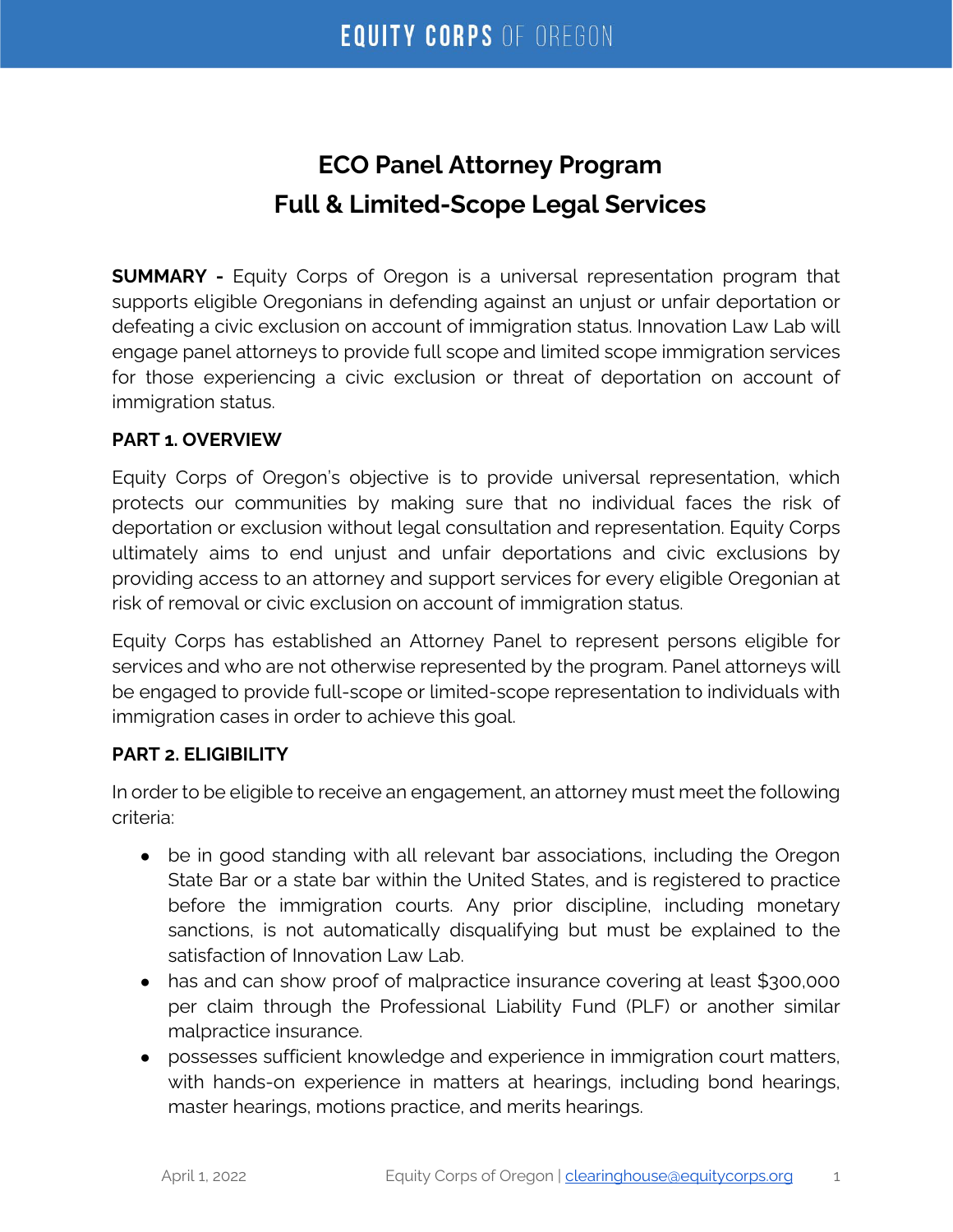- has practiced immigration law for at least five years before the immigration authorities, with a substantial amount of that time before the immigration courts if the matter is a removal defense matter.
- has a professional history that demonstrates zealous and skilled advocacy for immigrants.
- has experience or demonstrated ability to communicate with and advocate for immigrants from different cultures.
- is able to research, prepare, and present written and oral arguments on behalf of immigrants beyond the filing of generic or canned briefs and the making of routine arguments.
- exhibits good moral and ethical character and has demonstrated professional demeanor with the immigration courts, the immigration bar, and the legal profession in general.

# **PART 3. SCOPE OF WORK & ANCILLARY SUPPORT**

Panel attorneys will be offered the opportunity to enter into a contract to provide fullscope or limited-scope representation for matters in the Equity Corps program. Generally, panel attorneys will be referred matters with specific deliverables. In order to meet the requirements of the engagement, attorneys must vigorously pursue fullscope or limited-scope representation of the client(s), as described below.

A "case" refers to an immigration matter with a single respondent or a lead respondent, regardless of the inclusion of riders. *See* EOIR Uniform Docketing System M., Chap. I, Sec. I(D) (rev. Sept 2018); Immigration Court Prac. M., Chap. 4, Section 4.21 (rev. Jan 2021).

A "matter" refers to and only to the immigration matter described in the ECO Panel Attorney engagement letter.

"Full-scope" means the provision of legal assistance and representation reasonably required by the circumstances of each individual case and in compliance with the Rules of Professional Conduct (RPCs) that applies to a case until there is an immigration judge disposition that dismisses, terminates, or administratively closes the case. When consistent with the client's desires and appropriate to the particular case, full-scope will include representation at all stages of immigration court proceedings, including, but not limited to, master calendar hearings, bond proceedings, competency hearings, merits hearings, state court proceedings for Special Immigrant Juvenile predicate orders as applicable, USCIS applications and proceedings that would provide relief from removal, including the filing of a notice of appeal to the BIA, if appropriate under the circumstances. Additional representation services for post-conviction relief, federal habeas corpus, BIA appeals or post-BIA appeals are not required by the contract. We anticipate that most cases taken under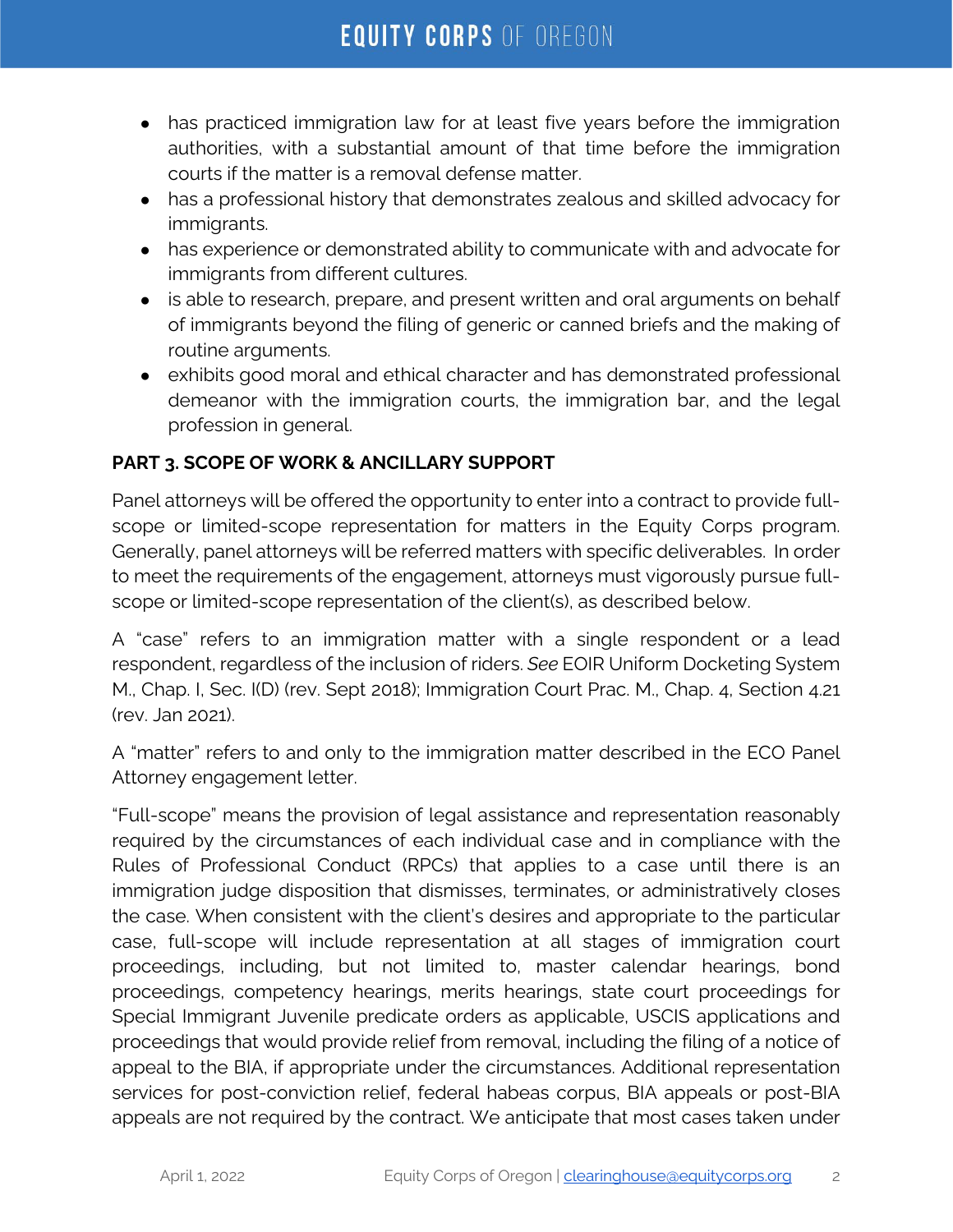this contract will require trial representation. Full-scope representation means that the contracted attorneys must abide by the RPCs; and without limitation attorneys will meet their client duties of competence, diligence, communication, loyalty, and the safeguarding of property. Contracted attorneys agree to avoid permissive withdrawal in all cases and agree to comply with their duties upon withdrawal from the representation as stated in RPC 1.16. Individuals shall not be charged fees for the provision of legal services within the meaning of full-scope. Contracted attorneys must abide by their clients' objectives, which may necessarily involve the protection and preservation of clients' rights to fair and appropriate adjudication of the issues presented. This includes the attorneys' rights and duty to secure the time necessary (through continuance if appropriate) to fully prepare for and defend the rights of their clients and duty to abide by their client's decisions concerning the objectives of representation.

"Limited-Scope Legal Representation" means the application of legal principles to facts to help clients resolve legal problems; it creates an attorney-client relationship during the scope of the work. Within the scope of the limited representation, a panel attorney will provide legal assistance and representation reasonably required by the circumstances of each individual case and in compliance with the Oregon Rules of Professional Conduct and, without limitation, will meet their client duties of competence, diligence, communication, loyalty, and the safeguarding of property. The panel attorney will apply best practices at all times in the delivery of limited-scope legal services including the initiation and conclusion of limited scope services. Panel attorneys agree to avoid permissive withdrawal in all cases and agree to comply with their duties upon withdrawal from the representation as stated in RPC 1.16. Individuals shall not be charged fees for the provision of legal services within the meaning of limited-scope.

To support the full-scope and limited-scope representation, panel attorneys have reasonable access to:

- Contract interpretation for languages other than Spanish through and paid by the Equity Corps system. Instructions on accessing interpretation services will be provided after case acceptance.
- A client service fund for stipend assistance for expert and forensic evaluations and filing fees, with costs up to \$600 per case reimbursed. If exigent circumstances require more than \$600 per case, and the client cannot pay the additional cost, an exception to the cap can be requested but is not guaranteed.
- Templates and practice advisories developed by Equity Corps; and,
- Tactical and technical assistance, if requested and appropriate.

#### **PART 4. PANEL**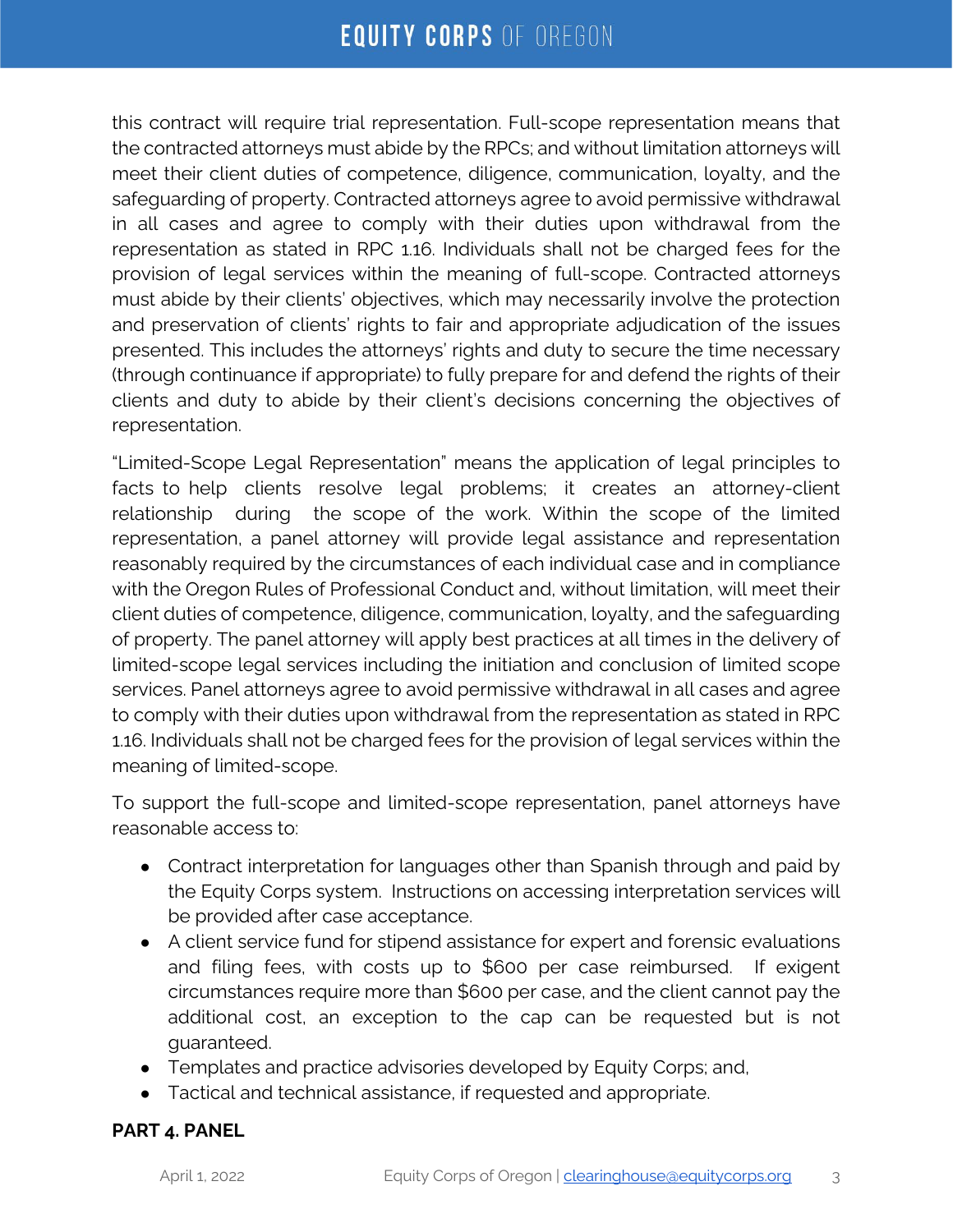Attorneys will be assigned to a panel. A panel is an administrative mechanism for case referrals. Panels will convene periodically for a placement conference where cases and matters are referred. Panel attorneys are encouraged, though not required, to attend the placement conference. Referrals are non-mandatory. Subject to conflict checks, panel attorneys are expected to accept referrals for representation and commence representation promptly thereafter and generally no later than 7-days after engagement. ECO is a universal representation program which means all individuals are entitled to representation. A panel attorney should decline a referral only if there is a conflict or if the attorney lacks capacity.

#### **PART 5. REPORTING**

Matters will be referred through an engagement letter which contains a summary of the objectives and required deliverables. Representation must commence promptly after acceptance and generally no later than 7-days after engagement.

Panel attorneys are required to periodically report on the progress of a matter. At the conclusion of the matter, a matter completion report must be filed with Equity Corps that briefly describes key deliverables and outcomes.

#### **PART 6. COMPENSATION**

**Full-Scope.** A panel attorney contracted for a case for full-scope representation will be compensated by Equity Corps for the full-scope representation at the rate of \$155/hour up to the total maximum compensation amount set forth in the engagement letter. Generally, Equity Corps anticipates the compensation range will be \$4,000 to \$10,000. A justification for excess compensation may be made in writing to Equity Corps. In the absence of compelling circumstances, contracted attorneys must avoid permissive withdrawal. Panel attorneys should be able to complete fullscope representation even if the maximum compensation available is expended.

**Limited-Scope.** A panel attorney engaged for a case will be compensated by Equity Corps for the limited-scope representation at the rate of \$85/hour up to the total maximum compensation amount set forth in the engagement letter. A justification for excess compensation may be made in writing to Equity Corps. In the absence of compelling circumstances, engaged attorneys must avoid permissive withdrawal. Panel attorneys should be able to complete limited-scope representation even if the maximum compensation available is expended.

Panel attorneys should submit invoices for services rendered on an hourly basis (or fractional hour) no less than once per month. A detailed invoice in addition to the case completion report will satisfy reporting requirements.

#### **PART 7. FAQ**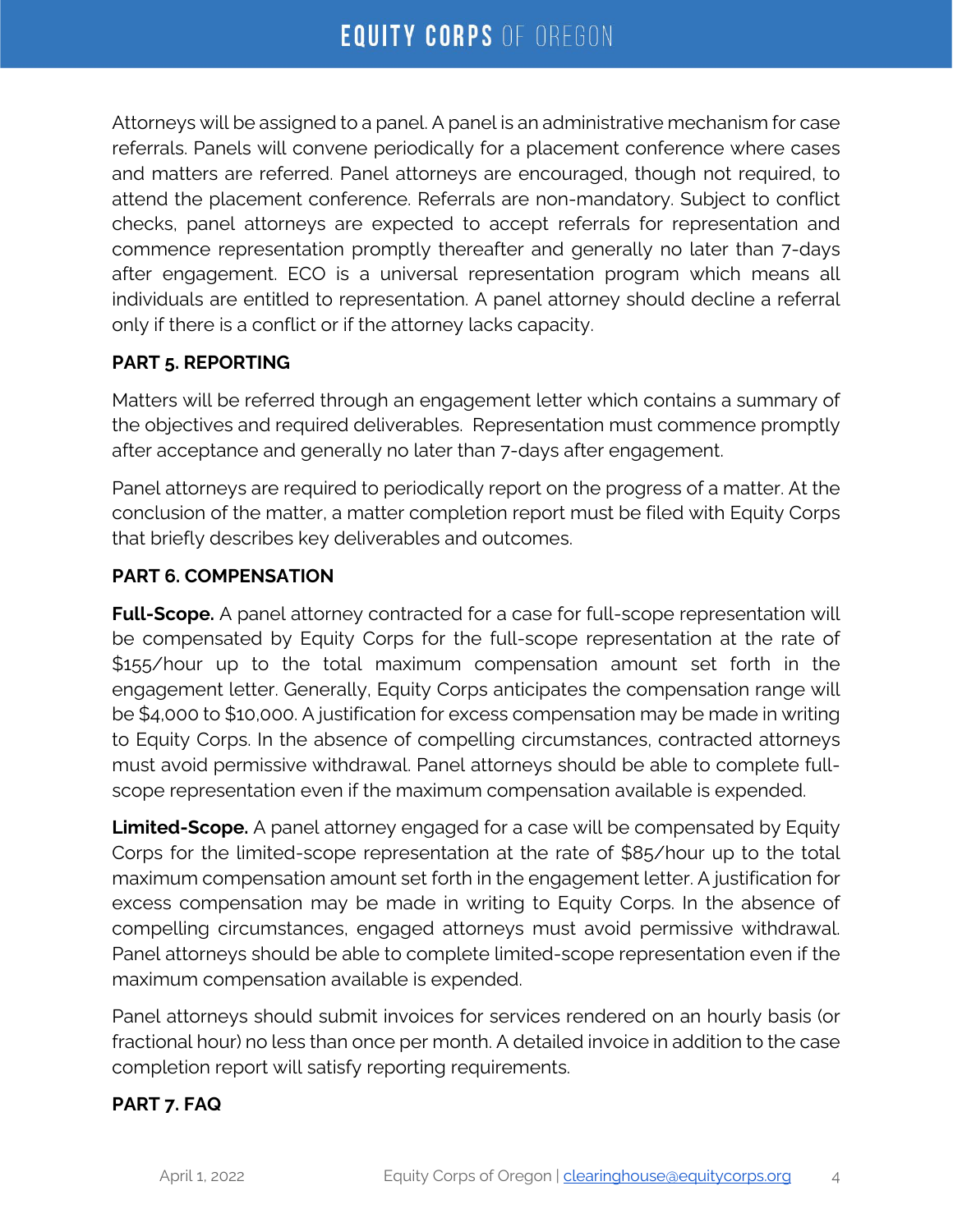# **ECO & Equity Corps of Oregon**

# *Q. What is ECO?*

Equity Corps of Oregon is a universal representation program based on the core belief that every eligible Oregonian should be able to defend against an unjust or unfair deportation or defeat a civic exclusion on account of immigration status. Innovation Law Lab will engage panel attorneys to provide limited scope immigration services for those experiencing a civic exclusion or threat of deportation on account of immigration status.

# *Q. Who is eligible for ECO?*

An Oregon resident who otherwise is unrepresented with a household income less than 200% of the federal poverty guidelines and is either at risk of removal or suffering a civic exclusion on account of their immigration status.

#### *Q. What services does ECO provide?*

ECO provides access to legal services, limited assistance with filing fees and ancillary costs, interpretation, and limited support through community-based navigation.

*Q. How do I become an ECO Panel Attorney?*

You can email clearinghouse@equitycorps.org with your resume and a short statement explaining your eligibility to be a panel attorney.

#### **Panel Referrals**

#### *Q. What kind of cases can I expect will be referred to me?*

For the full-scope program, cases that are before the Immigration Court where an individual is being subjected to removal proceedings. For the limited-scope program, matters are referred for affirmative benefits applications, discrete components of a matter or other types of work generally outside of immigration court.

#### *Q. What are the reasons I can use to decline a referral?*

Generally, you should only decline a referral if you lack the capacity or there is a conflict of interest.

#### *Q. Can I decline a case if I don't think the judge will grant it?*

No. ECO is a universal representation program which means all individuals are entitled to representation. A panel attorney should decline a referral only if there is a conflict or a lack of capacity.

*Q. If I am on a panel, do I have to take a case?*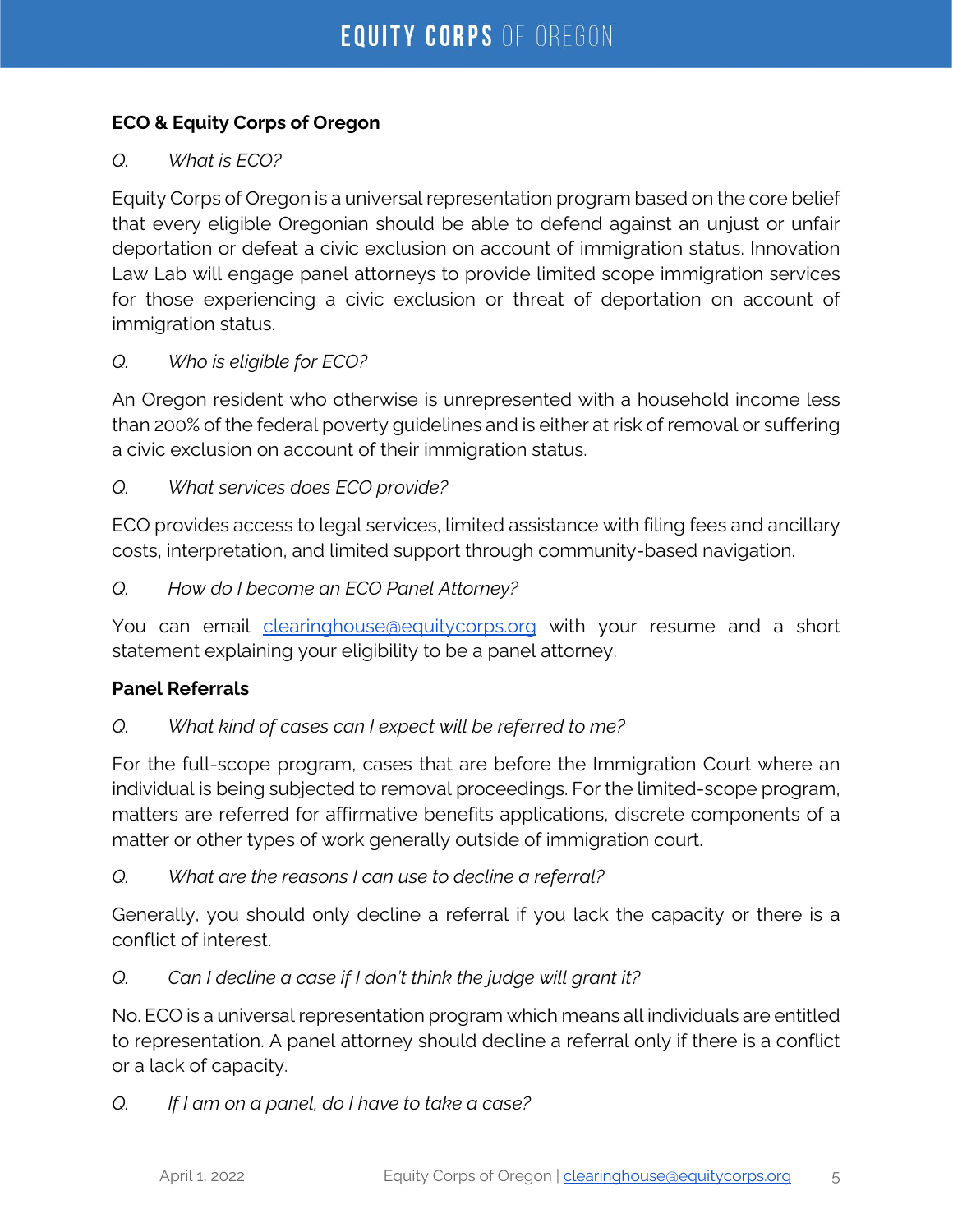No. Referrals are non-mandatory. ECO is a universal representation program which means all individuals are entitled to representation. A panel attorney should decline a referral only if there is a conflict or a lack of capacity.

#### *Q. How does the panel referral process work?*

ECO currently makes referrals each month. Each panel attorney is assigned an order in the rotation. .

ECO picks a date each month as the referral date (which serves as the placement conference). About a week before the referral date, we notify the attorneys who are next in order in the rotation who could likely receive a referral to verify capacity, we also provide key milestone information and an estimation of the work involved. When the referral is sent it contains information to complete conflict checks. The panel attorney is expected to complete the conflict checks by the next day and, in the absence of a conflict, accept the referral and promptly begin representation.

#### *Q. Are referrals outside the panel process made?*

Yes, where the circumstances indicate an immediate referral is necessary.

#### **Representation**

*Q. What should I do if I identify additional or different relief available to my client outside the scope of the limited-scope referral?*

Panel attorneys are the attorney in the matter and the limited-scope contract does not limit any duties the attorney may owe to their client. The engagement letter between ECO and the panel attorney relates only to compensation. If the client is indigent and remains otherwise eligible for ECO, the attorney may seek an additional engagement letter, an extension of the existing engagement letter, or a modification of the existing engagement letter by emailing clearinghouse@equitycorps.org with an explanation describing the request.

*Q. Who is the lawyer in the matter?*

The panel attorney is the lawyer for the matter. ECO is a universal representation program. Innovation Law Lab acts as a Clearinghouse for the ECO program and, in this function, it does not provide, and has not, provided legal services in the matters referred. The referral information is based on our review of the records the individual has shared with us. Suggested guidance should not be taken as definitive and all information should be verified independently by the provider.

#### *Q.* After I begin representation, what are the reasons I can use to terminate *representation?*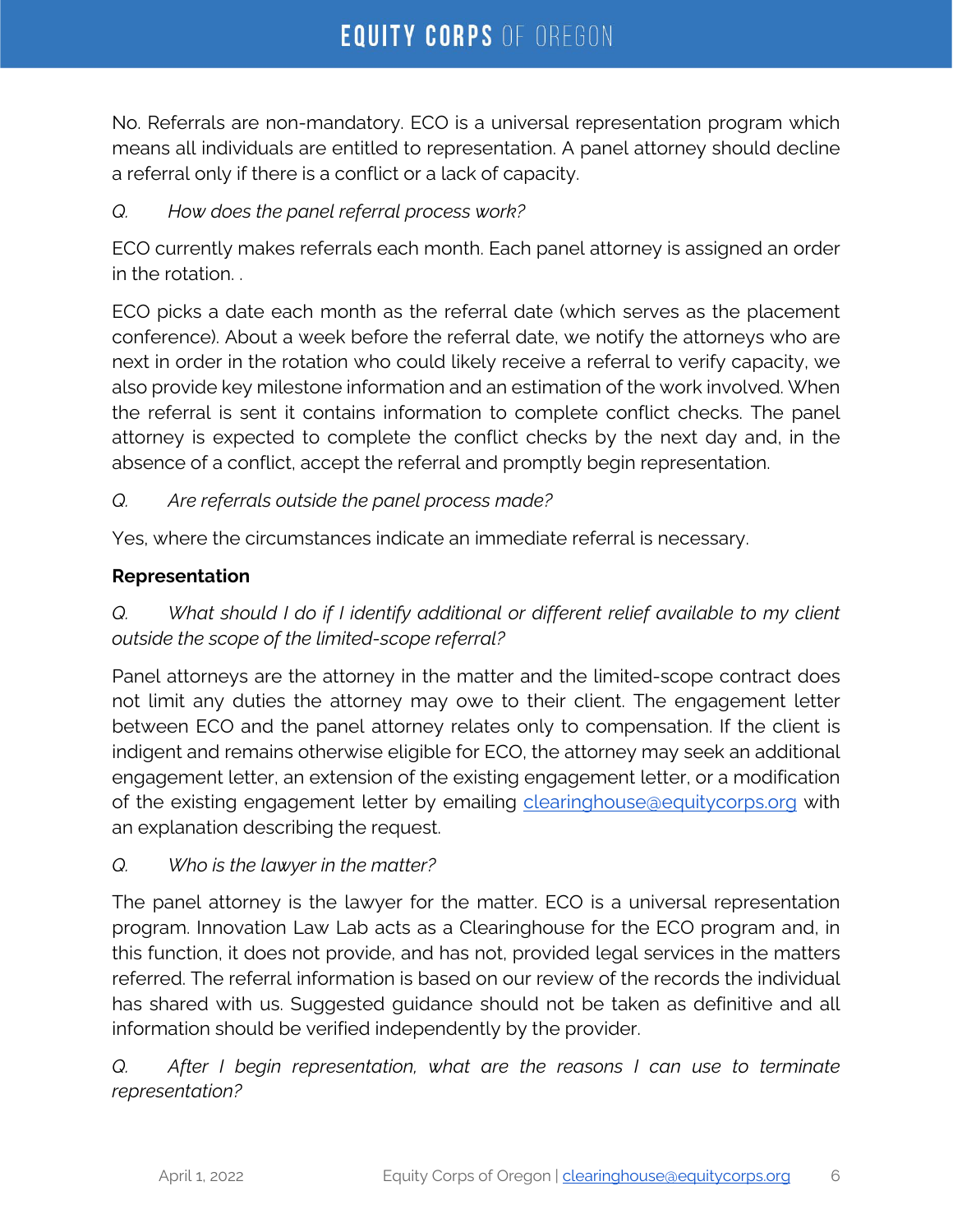ECO is a universal representation program which means all individuals are entitled to representation. In the absence of compelling circumstances, engaged attorneys must avoid permissive withdrawal. Panel attorneys should be able to complete representation even if the maximum compensation available is expended.

### **Compensation**

# *Q. What is the rate for Full-Scope?*

A panel attorney contracted for a case for full-scope representation will be compensated by Equity Corps for the full-scope representation at the rate of \$155/hour up to the total maximum compensation amount set forth in the engagement letter.

# *Q. What is the rate for Limited-Scope?*

A panel attorney engaged for a case for limited-scope representation will be compensated by Equity Corps for the limited-scope representation at the rate of \$85/hour up to the total maximum compensation amount set forth in the engagement letter.

# *Q. Can I use a fixed-fee or flat rate?*

No. Panel attorneys should submit invoices for services rendered on an hourly basis (or .25 fractional hour) no less than once per month.

#### *Q. How do you determine the maximum compensation?*

The maximum compensation is based on a peer-review of the case posture, the state of the record, the legal background, and the preparation work involved. It is intended to represent a working attorney's standard so that the universal representation program is guided by continually evolving best practices informed by stakeholders and centering the lived experience of the community. Equity Corps incorporates the actual time spent on a matter to inform future time estimates. The time-estimate, the scope and the maximum compensation do not prescribe or limit how the attorney's representation must occur. There may be additional or different relief or eligibility than described in the scope. The engaged attorney must abide by the RPCs; and without limitation meet their client duties of competence, diligence, communication, loyalty, and the safeguarding of property and abide by their clients' objectives, which may necessarily involve the protection and preservation of their clients' rights to fair and appropriate adjudication of the issues presented.

# *Q. If the case concludes prior to reaching the maximum compensation, can I collect the difference?*

No. Only actual time spent is compensable.